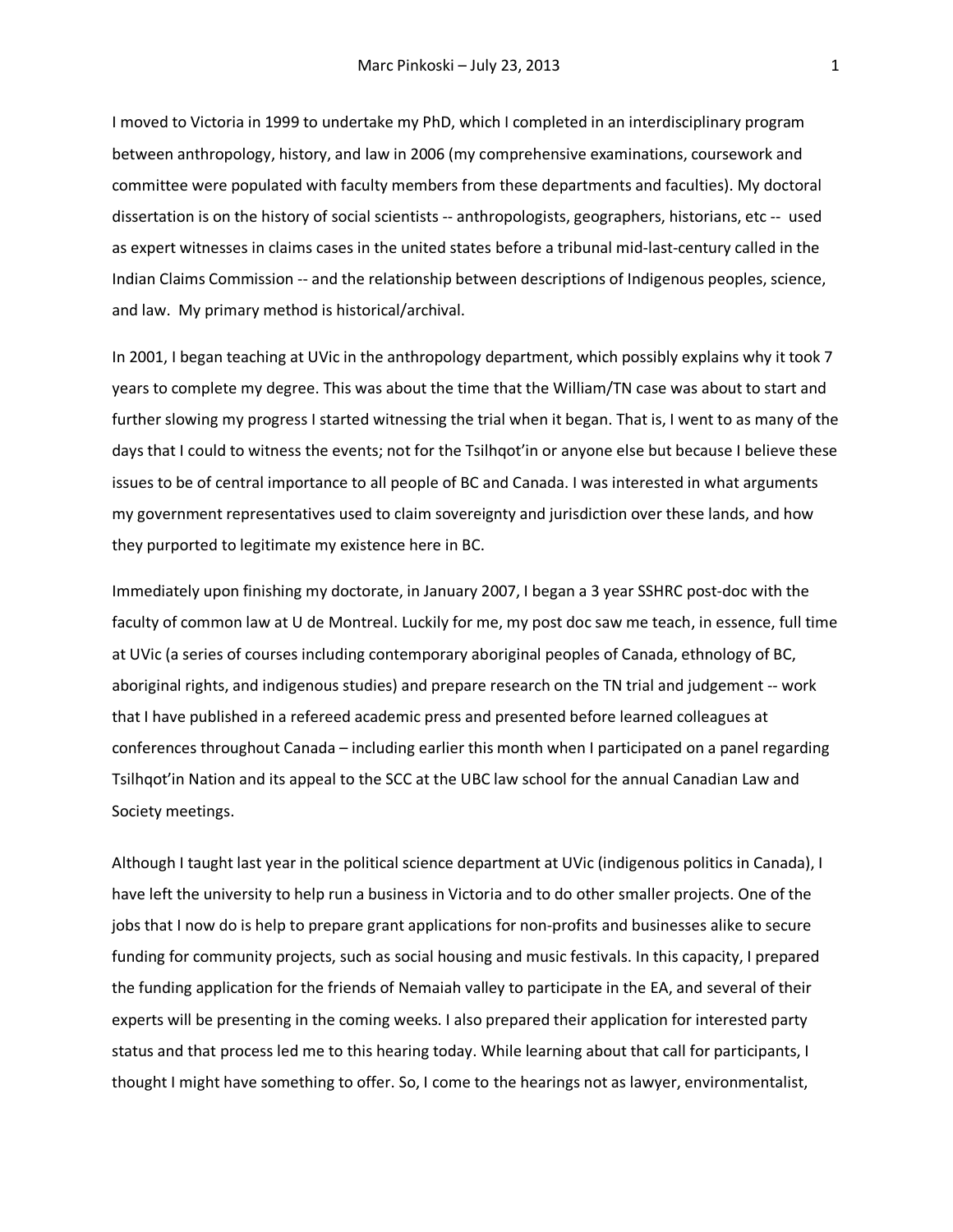mining expert or someone with strong connections or interests to this place but as an interested individual that may have something to offer to the panel in a very specific way, and when I applied, I offered myself as a "friend" to the panel. It is with an abundance of caution and humility that I present to you today.

In the time that I have allowed to me, I want to communicate 2 points:

**1) Data** -- The first regards the data that the company has provided regarding ethnography and the cultural significance of land use and practices – information that as a cultural anthropologist who has specialised in First Nations' issues I feel qualified to comment. In the information requests that the Panel made to the company to help define and clarify the EIS, you demanded information regarding the definition of activity in terms of traditional use, First Nations cultural values, and First Nations cultural impacts (ie. IR-5, IR-36).

In Taseko's response and as we heard yesterday much, if not all, of the empirical data offered to build their argument that the effects of the project are negligible to local folk is dependent on a report by Cindy Ehrhart-English ([1](#page-1-0)994). $<sup>1</sup>$ </sup>

In her November 8, 2012 letter to CEAA, Ms. Ehrhart-English completely repudiates TML's reading of that report. She questions the conclusions drawn, clarifies her own work, and states the following regarding the basis for TML's claim for the current project:

"Figures 18 and 19 from my 1993 report show very clearly that within the mine development area, Little Fish Lake is the area in which most of the traditional activities have taken place. Taseko ask[ed] me what they might do regarding this indisputable fact as far as mitigation techniques and I suggested, at that time, that they avoid the Little Fish Lake area all together. The reason was because of the importance of that area to the history and culture of the Xeni Gwet'in and the Tsilhqot'in in general. I thought it was not enough to say this, but that the maps, with the strength of their sample size, and the power of the GIS technology in visually quantitatively analyzing the geographic cultural information from the study, show this in living color. The maps combined with the history that the report relays, and the testimony by the Tsilhqot'in during the hearings from round 1 of the Prosperity project hearings, give qualitative description and illustration of the 1993 study's cold hard spatial data. I am very surprised that they

<span id="page-1-0"></span> $1$  IR-36 also purports to rely on Ehrhart-English (1994).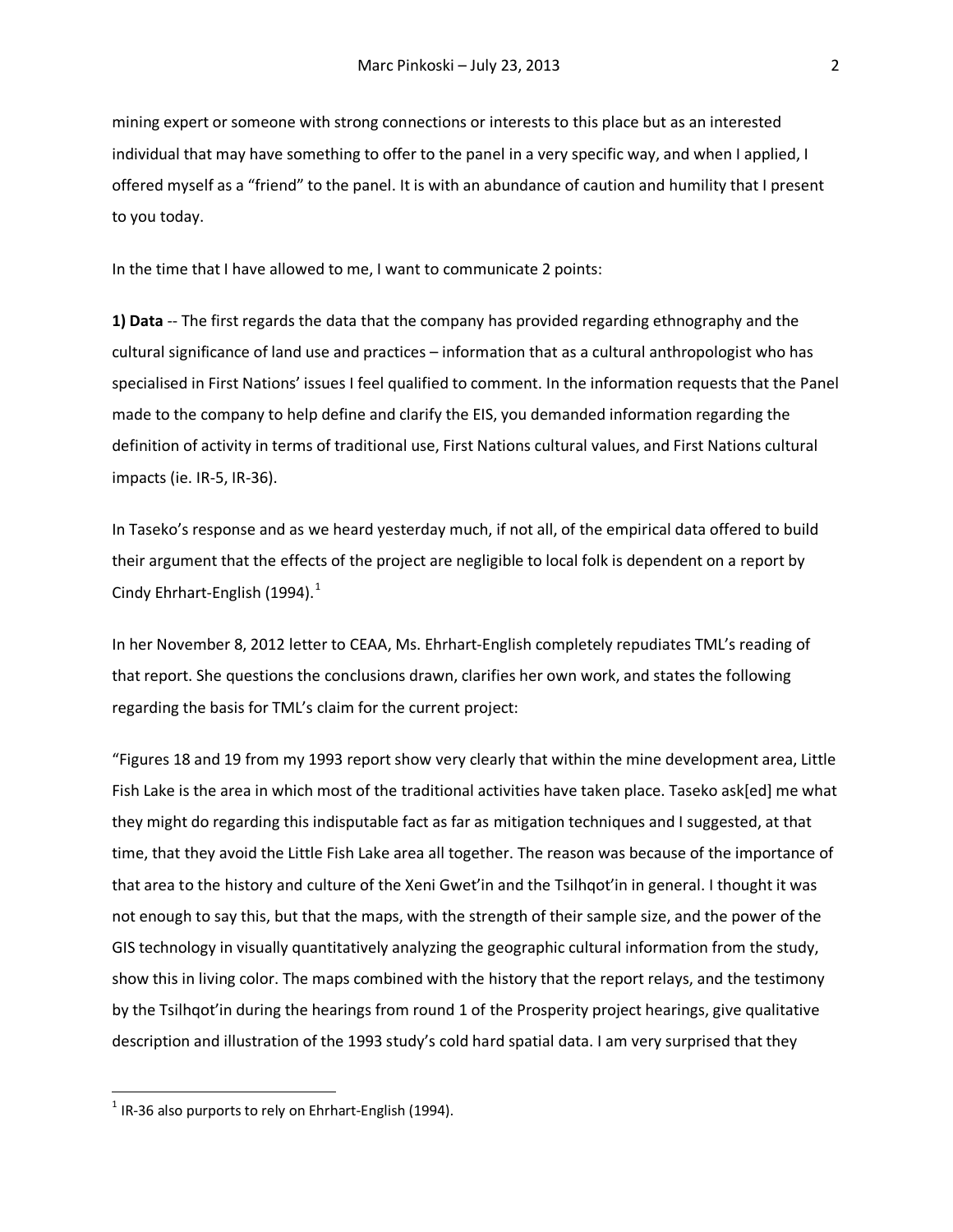would attempt to propose to place a tailings pond on the area that the 1993 study's figures 18 and 19 clearly show as being one of the most important cultural areas in the entire 1993 study area (the other area being the mouth of the Taseko River). People have practiced their aboriginal rights in more ways at Little Fish Lake than any other place in the 1993 study area." (Ehrhart-English, November 2012)

Regarding the topic of First Nations values and cultural importance, the data used by the Proponent are highly questionable at best, and if their expert is accepted as *an* expert on the area, she concludes that the destruction of Little Fish Lake is culturally significant and New Prosperity, as it is presently conceived, is not supported by her study. If she is not an expert, then, they have offered no empirical evidence in their responses. The significance is that this undermines the empirical reality of their claims and clearly demonstrates their distance from local First Nations' values and rights.

To me, this is very significant. All of the experts with knowledge of the proposal are in agreement about the importance of the area to the Tsilhqot'in and on the effects of the proposed plan and this point should be taken as indisputable.

**2) Rights, Title, and consultation** -- Regardless if we follow the trial judgement or the Court of Appeal, aboriginal rights in this instance are understood to a greater extent than virtually everywhere else in BC. For instance, the appeals court which is thought to be more limiting on title than the trial judgement states:

[237] Aboriginal title, while forming part of the picture, is not the only – or even necessarily the dominant – part. Canadian law provides a robust framework for recognition of Aboriginal rights. The cultural security and continuity of First Nations can be preserved by recognizing their title to particular "definite tracts of land", and by acknowledging that they hold other Aboriginal rights in much more extensive territories.

[236] Aboriginal rights of various sorts protect cultural security and safeguard the ability of First Nations to continue to engage in traditional lifestyles. Indeed, as British Columbia points out, the phrase "cultural security and continuity" was originally used in *Sappier; Gray* to describe the function of Aboriginal rights in general, not merely Aboriginal title.

Again, if we think to the Panel's information requests to the company last year, we see that TML acknowledges that there will be numerous negative effects stemming from the project. These include: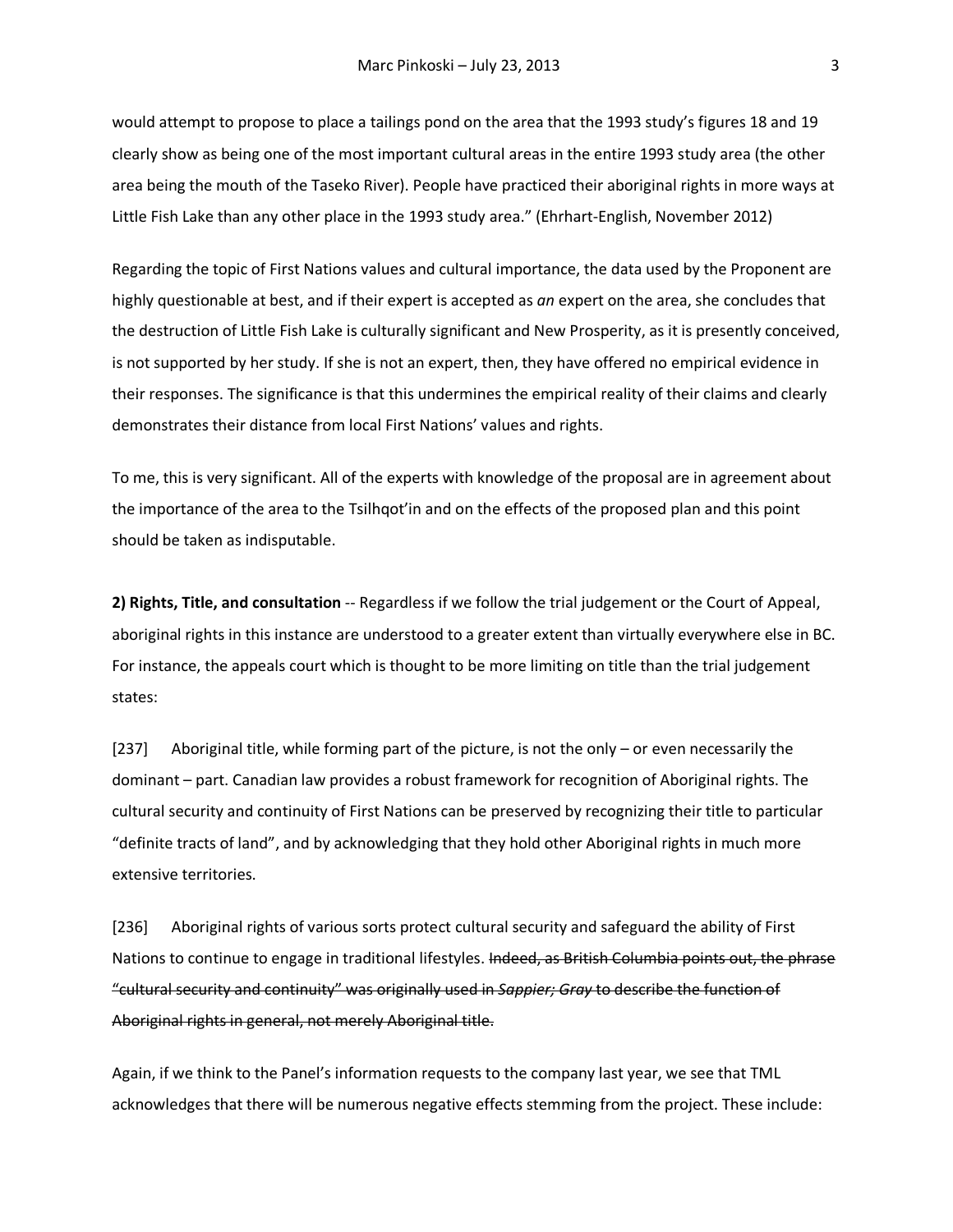aesthetics, intermittent blasting, dust, unrelenting noise, unceasing light, and a cordoned off area that will limit movement, freedom, and control. TML says, "As industrial noise is foreign to the area, the atmosphere in the area immediately surrounding the mine would be altered for users accustomed to the relative quiet and exclusively natural sounds (wind noise, vegetation rustling, bird calls etc.) that existed at the site prior to development." 40-4. They claim that these effects are insignificant because when the project area is compared with the entire Tsilhqot'in rights area, the area affected is relatively small.

First, TML affirms the fact that this project will contain many negative effects for the immediate area under consideration; the relative size of the rights area is not the concern of the Panel or TML. What is important is that there is no debate that the infringement will occur if the mine is developed. Secondly, TML explains that access and use of the area will be restricted and controlled. They state, "During all phases of the operation, Fish Lake visitors would no longer be able to come and go from the site freely." They say that access is required to 1) sign in at a main gate, where the area entire area would be fenced, and 2) "be escorted across property by mine personnel" (40-5). Under their explanation for this plan, it is acknowledged that rights holders will be limited in their freedom and in the practice of their traditions in the area.

In the information requests, you wrote, quoting the original panel "that the established Tsilhqot'in rights to hunt and trap in the mine site area would be directly affected as they would no longer be able to exercise those rights until after the mine closed and the land was reclaimed. Even then, the restored landscape would be permanently altered. The Tsilhqot'in stated that they would likely not use the area to exercise their Aboriginal rights due to the perception of contamination. The original panel determined that the effect of the Project on the established Tsilhqot'in Aboriginal rights would be irreversible. The original panel has also considered Taseko's proposed mitigation measures including the establishment of a no hunting zone for the Project area. The original panel stated that "this proposed mitigation would limit the ability of First Nations to practice their established Aboriginal right to hunt and trap in the Project area and may impact their Aboriginal rights to hunt and trap in other areas within the territory due to increased pressures on wildlife populations elsewhere." 41-1-2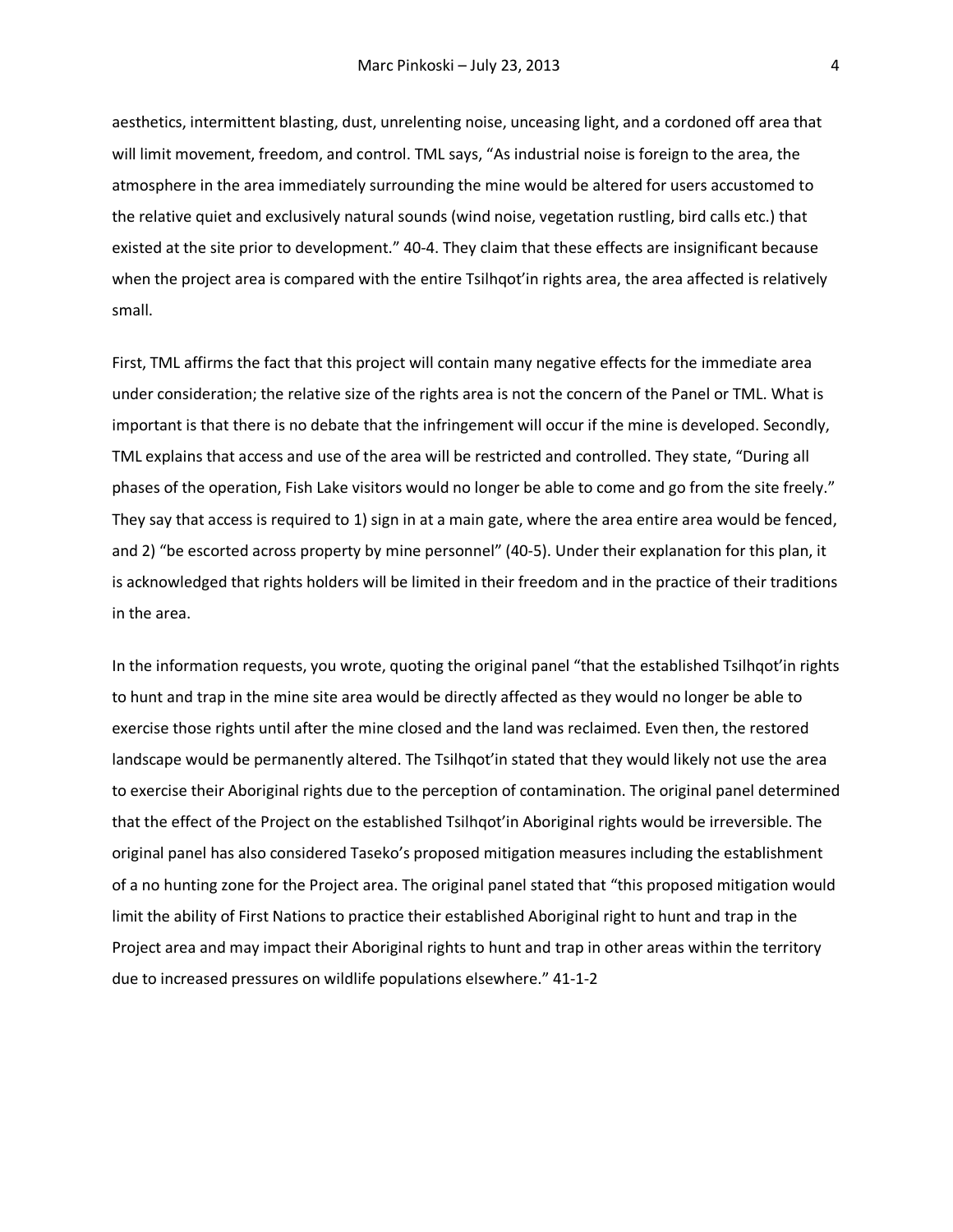There appears to be nothing in TML's responses to address these concerns, or to offer any specific mitigations for the infringement of aboriginal rights.<sup>[2](#page-4-0)</sup> I have not found any information to challenge the conclusions of the first panel (whom you quote specifically on this issue).

So, the assertion that rights and title is settled, frivolous or even a non-issue is countered by the actual political and legal history of the area. Moreover, the appeal of the rights and title case will be heard by the SCC in a few months. The responsibility that falls to the federal government is outlined in *Haida* and *Sappier; Gray* and it is onerous. We need leadership and consistency here; and hearings like this could provide meaningful guidance for how we are all going to deal with these issues. How we are going to build community; how we will consult; and how we will live together.

## b) Consultation

The duty to consult is important but the instructions of how to do it are confusing at best. I would point to CEAA's "Aboriginal Consultation in the Context of Environmental Assessments: The Federal Perspective" written and presented by Sheila Risbud (2012) as a strong indicator of the issues under concern. We do know from that informative paper that the EA process is understood by CEAA and the federal government as a mechanism to fulfill this constitutional obligation, however.

All First Nations organisations affected by the proposed project and those that stand in solidarity with the Tsilhqot'in have voiced their opposition to the mine and to the method of how the project is transpiring. If we are to be partners in building a dynamic and healthy relationship and at least one of the parties is contending, as Joe Alphonse and Roger William recently did in a letter to various federal ministers, that "The plan is completely unacceptable," then, I think, we have to consider what are the possibilities and limitations of consultation if it alienates one party so greatly. In that letter, the Chiefs continue: "For our people, the proposed New Prosperity mine represents the most direct threat to our cultural survival since the residential school system. There can be no question that this proposal calls for the highest levels of consultation with the Tsilhqot'in people." If this statement is not hyperbole, then we have to pause and reflect for a moment about what we are trying to do.

To close, I'd like to bring the discussion of consultation back to Tsilhqot'in Nation for a moment. Justice Vickers of the BCSC said in his 473 page judgement, after hearing and deliberating on testimony for 5

<span id="page-4-0"></span> $2$  IR 47- Traditional Use is relevant here too. TML minimizes the effects of the mine relative to a larger, contested area. Once again, they do not offer mitigations to what amounts to this limitation of rights and title.